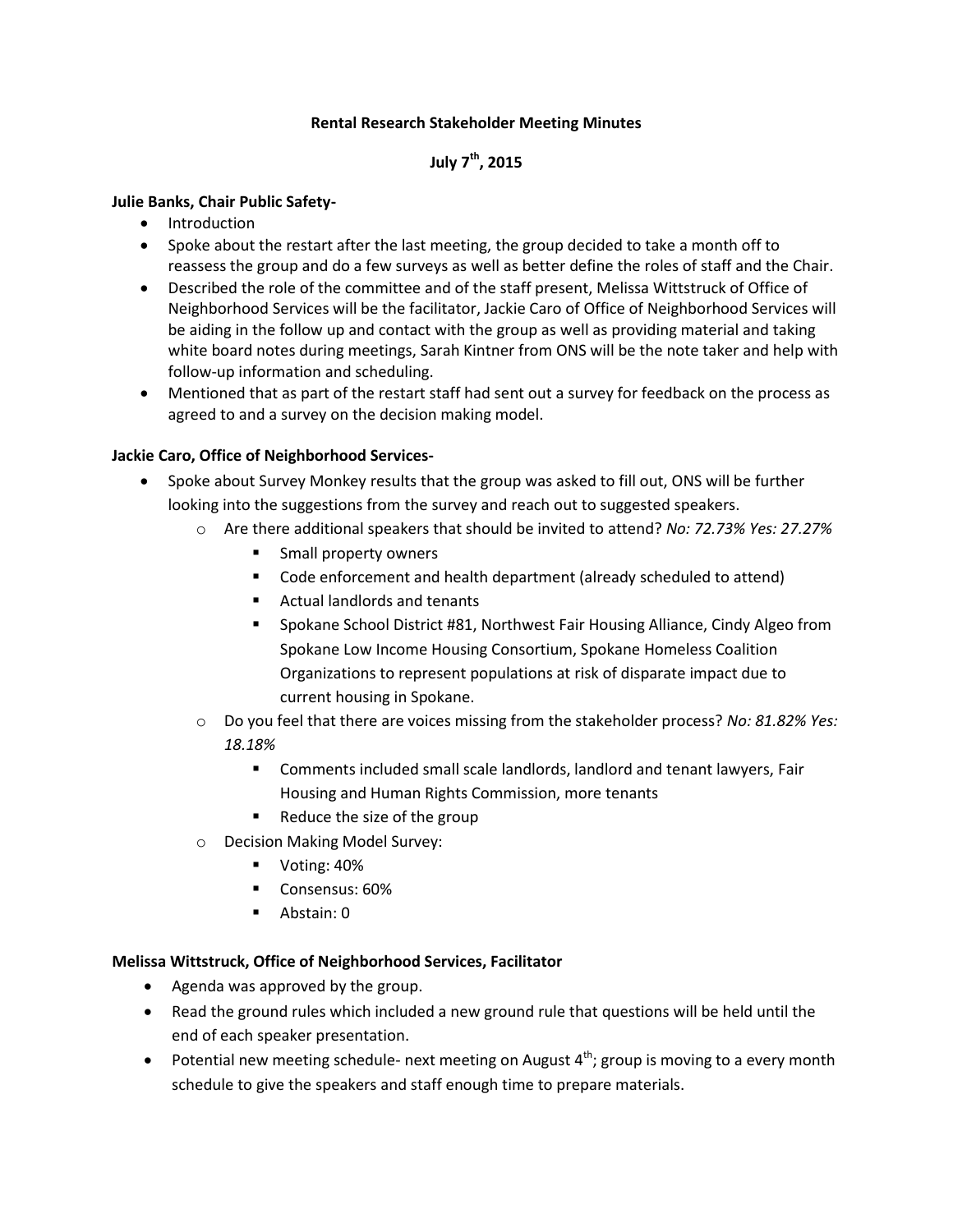#### **Sergeant Dan Ervin-**

- Dan is part of the Civil Enforcement Unit which focuses on problem properties, looks at addresses drawing crime activity within community.
- Presented a PowerPoint on Rental Housing from Spokane Police Department Perspective, presentation can be found here.

## **Stakeholder Questions and Comments:**

**Q**- Are landlords in general cooperative with police? Are landlords resistant to allowing onto and into properties?

**A-** Some are great, some are not. Cannot generalize.

**Q-** If you come across occasion to communicate with tenant what advice do you offer if living in unlivable situation?

**A-** Still learning, filling my toolbox. Issue needs to be addressed. Currently in the process of learning of all the different resources that are in the community that can help with legal aid.

**Q-** How do you see the tenant associations' ability to work with tenants and managers to address some of these situations?

- **A-** First, what can and cannot be addressed under landlord/tenant act and what expectations can a tenant have? Educate on tenants ability to impact living environment.
- **Q-** How would licensing process go? Would begin with a test?
	- **A-** Cannot provide this information, not for me to decide. Melissa- We'll get there in further discussions.

## **Q-** Do you notify landlord after person has been released from jail?

**A-** No. If evicted and returns after being released a landlord should give a notice of trespass so that police may take action.

**Q-** Arrest letter rate is pretty high, but what about person who is not charged, are there any safeguards to allow the person back into their home?

- **A-** Property owner can use their discretion, I recommend if someone is not to move to eviction after first offense but if it is a repeat occurrence action is necessary.
- **A-** Eric Basset recommended looking at the SLIHC program for high risk tenants to get back into housing ( this was added to the resource board)

**Q-** Chris- Who is letter sent to?